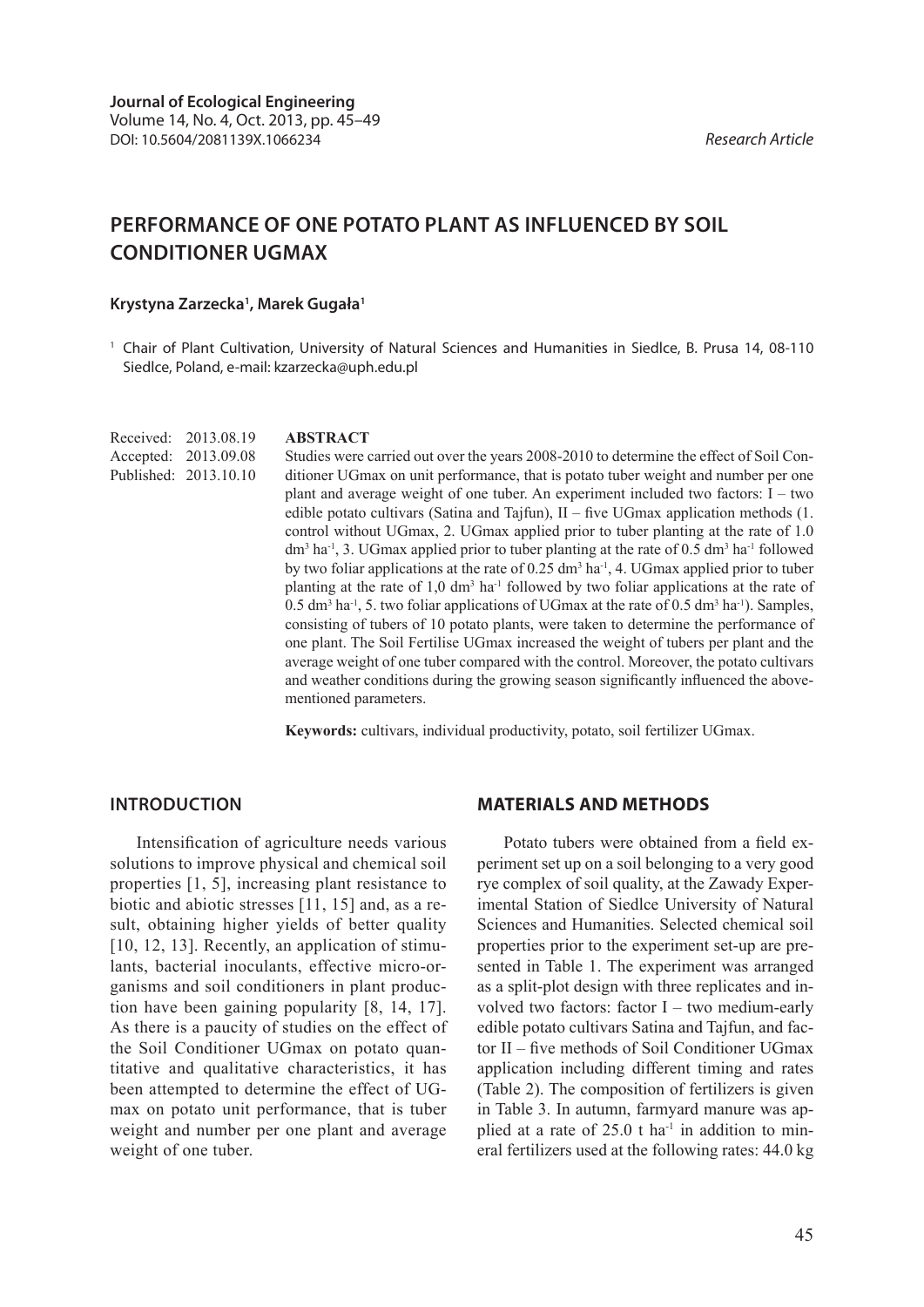|       |                                                            |       |       | Content of assimilable components [mg·kg <sup>-1</sup> of soil] |       |
|-------|------------------------------------------------------------|-------|-------|-----------------------------------------------------------------|-------|
| Years | pH in KCI<br>Humus $\left[ q \cdot \text{kg}^{-1} \right]$ |       |       |                                                                 | Mg    |
| 2008  | 4.99                                                       | 15.4  | 90.64 | 124.5                                                           | 41.00 |
| 2009  | 4.81                                                       | 16.8  | 76.12 | 174.3                                                           | 34.00 |
| 2010  | 5.91                                                       | 18.10 | 73.48 | 112.1                                                           | 45.00 |

**Table 1.** Chemical composition of soil in the experiment

**Table 2**. Methodological data

|                                                               | Rates                              | UGmax application time   |                             |                          |  |
|---------------------------------------------------------------|------------------------------------|--------------------------|-----------------------------|--------------------------|--|
| Treatments                                                    | $\lceil dm^3 \cdot ha^{-1} \rceil$ | before tuber<br>planting | at 10–15 cm<br>plant height | at start of<br>flowering |  |
| 1. Control – without UGmax                                    |                                    |                          |                             |                          |  |
| 2. Soil application before planting                           | 1.0                                | 1.0                      |                             |                          |  |
| 3. Soil application before planting and 2 foliar applications | 1.0                                | 0.5                      | 0.25                        | 0.25                     |  |
| 4. Soil application before planting and 2 foliar applications | 2.0                                | 1.0                      | 0.5                         | 0.5                      |  |
| 5. 2 foliar applications                                      | 1.0                                |                          | 0.5                         | 0.5                      |  |

**Table 3.** Composition of the microbiological fertilizer used in the experiment

| Content of macro- and microelements [mg·dm <sup>-3</sup> ] |     |      |     |     |     | Micro-organisms                                |
|------------------------------------------------------------|-----|------|-----|-----|-----|------------------------------------------------|
|                                                            |     |      | Mg  | Na  | Mn  | Lactic acid bacteria, photosynthetic bacteria, |
| 1200                                                       | 220 | 2905 | 100 | 200 | 0.3 | Azotobacter, Pseudomonas, yeast, actinomycetes |

ha<sup>-1</sup> P (in the form of 46% triple superphosphate), 124.5 kg ha<sup>-1</sup> K (in the form of  $60\%$  potassium salt) and 100 kg N per 1 ha (in the form of 34% ammonium saltpeter), nitrogen applied in spring. Potato tubers were planted by hand in mid-April at a row spacing of  $67 \times 37$  cm, and harvested in early September. The individual productivity of potato plants were analysed in the experiment (tuber mass per plant, tuber number per plant, mean mass of tuber). The results were statistically analysed using variance analysis and the Tukey's least significant difference was calculated. The climatic conditions during the potato vegetation are presented in Table 4.

## **RESULTS AND DISCUSSION**

Potato tuber yield per unit area is mainly determined by unit performance, that is tuber weight per one plant, tuber number per one plant and average weight of one tuber [4]. In the experiment described here, the average tuber weight per one *Solanum tuberosum* plant was 1311.8 g and ranged from 903.4 to 1916.7 g (Table 5). Similar results have been reported by Kraska and Pałys [6] after an application of intensive fertilisation and control measures. The tuber weight per one

cation, cultivar and weather conditions over the study years. Higher tuber weight was determined in all UGmax-treated plots, compared with the control, the average difference being 221.9 g. Moreover, higher tuber weight per one plant was recorded for Tajfun versus Satina. The effect of cultivar on this parameter has been confirmed by Gugała and Zarzecka [2] as well as Krzysztofik et al. [7]. What is more, an interaction of cultivars with study years and UGmax application methods with study years was found in the present study. The highest tuber weight was determined in 2008 when the temperature followed the multi-year pattern whereas precipitation, although higher, was evenly distributed. By contrast, the lowest tuber weight was recorded in 2009 which was characterised by unevenly distributed precipitation. Compared with the remaining study years, the effect of UGmax was more pronounced in 2008 when also tuber weight per one plant was by 273.7 g higher than the control, where no UGmax had been applied. Also Kołodziejczyk [4] demonstrated that potato yields per one plant differed under changeable weather conditions, the differences exceeding 100% when the weather was most unstable. The greatest tuber weight in each study year was recorded in the plots which

plant depended on the method of UGmax appli-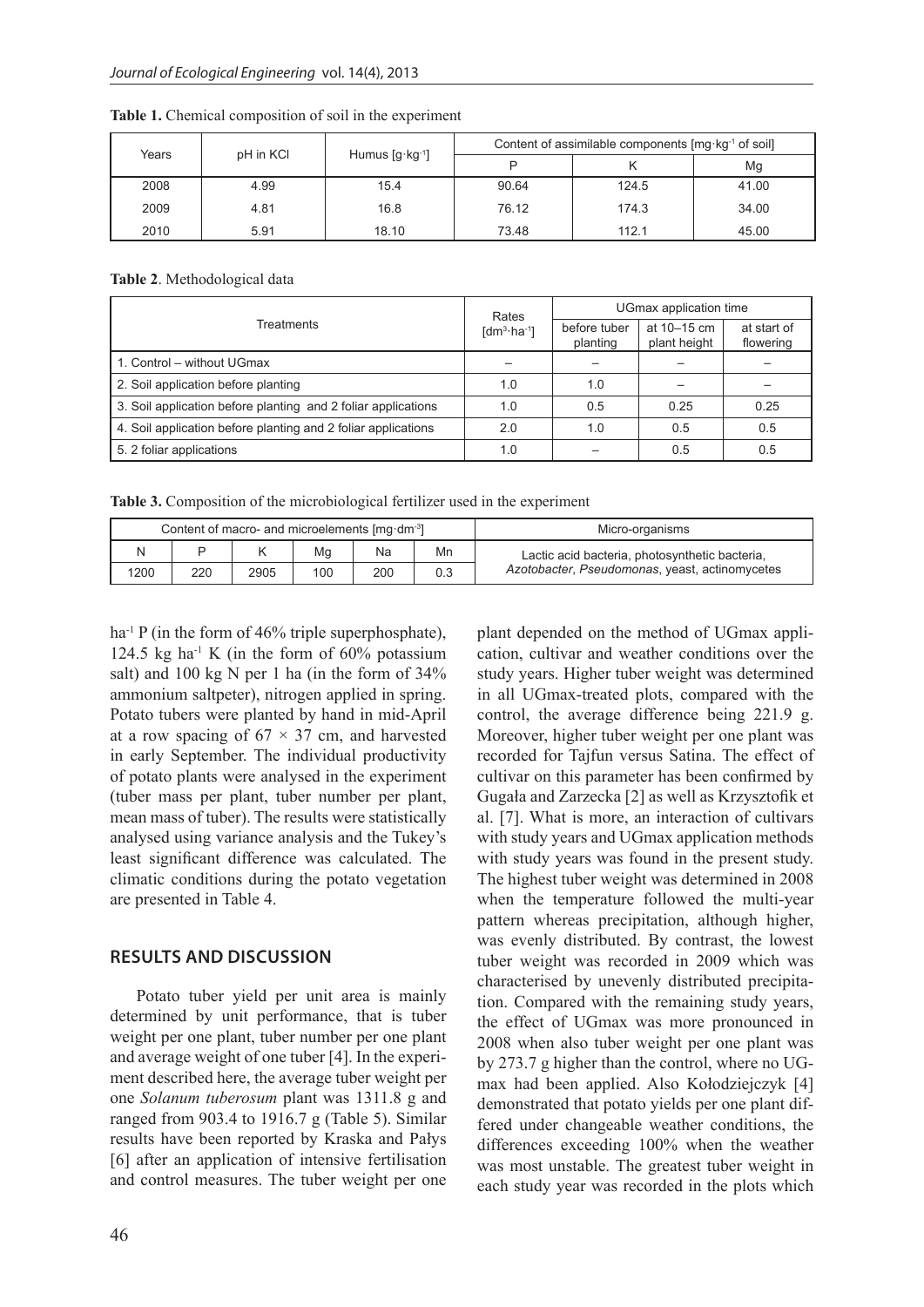| Years                                 | <b>Months</b> |               |       |      |       |       |          |  |  |
|---------------------------------------|---------------|---------------|-------|------|-------|-------|----------|--|--|
|                                       | IV            | $\vee$        | VI    | VII  | VIII  | IX    | $IV$ -IX |  |  |
|                                       |               | Rainfall [mm] |       |      |       |       |          |  |  |
| 2008                                  | 28.2          | 85.6          | 49.0  | 69.8 | 75.4  | 63.4  | 371.4    |  |  |
| 2009                                  | 8.1           | 68.9          | 145.2 | 26.4 | 80.9  | 24.9  | 354.4    |  |  |
| 2010                                  | 10.7          | 93.2          | 62.6  | 77.0 | 106.3 | 109.9 | 459.7    |  |  |
| Mean long-term sum<br>$(1987 - 2000)$ | 38.6          | 44.1          | 52.4  | 49.8 | 43.0  | 47.3  | 275.2    |  |  |
| Air temperature [°C]                  |               |               |       |      |       |       |          |  |  |
| 2008                                  | 9.1           | 12.7          | 17.4  | 18.4 | 18.5  | 12.2  | 14.7     |  |  |
| 2009                                  | 10.3          | 12.9          | 15.7  | 19.4 | 17.7  | 14.6  | 15.1     |  |  |
| 2010                                  | 8.9           | 14.0          | 17.4  | 21.6 | 19.8  | 11.8  | 15.6     |  |  |
| Mean long-term sum<br>(1987-2000)     | 7.8           | 12.5          | 17.2  | 19.2 | 18.5  | 13.1  | 14.7     |  |  |

**Table 4.** Weather conditions over the potato growing season in 2008–2010 (Zawady Meteorological Station)

**Table 5.** Tuber weight per potato plant [g]

| Treatments'                 | Cultivars |        |        | Mean   |        |        |
|-----------------------------|-----------|--------|--------|--------|--------|--------|
|                             | Satina    | Tajfun | 2008   | 2009   | 2010   |        |
|                             | 1000.0    | 1268.2 | 1461.7 | 903.4  | 1037.4 | 1134.2 |
| 2                           | 1132.1    | 1486.9 | 1665.0 | 993.4  | 1270.2 | 1309.5 |
| 3                           | 1213.3    | 1600.0 | 1793.3 | 1121.7 | 1305.0 | 1406.7 |
| 4                           | 1327.9    | 1632.2 | 1916.7 | 1186.7 | 1336.8 | 1480.1 |
| 5                           | 1080.0    | 1376.6 | 1566.7 | 915.0  | 1203.3 | 1228.3 |
| Means                       | 1150.6    | 1472.8 | 1680.7 | 1024.0 | 1230.6 | 1311.8 |
| Means for<br>treatments 2-5 | 1188.3    | 1523.9 | 1735.4 | 1054.2 | 1278.8 | 1356.1 |

**Comments:** LSD<sub>0.05</sub> between: cultivars (I) = 43.3, UGmax application methods (II) = 126.5, years (III) = 66.5, interaction I × II = n.s.,<br>interaction I × III = 226.1, interaction II × III = 119.1

**Explanations:** n.s. – non-significant differences; \* – see Table 2.

received foliar applications of UGmax at the overall rate of  $2.0 \text{ dm}^3 \cdot \text{ha}^{-1}$ .

Tuber number per one plant did not depend on the experimental factors or weather conditions during the growing season but the cultivars interacted with study years (Table 6). Similar findings have been reported by Rychcik et al. [9] whereas according to Kraska et al Pałys [6] intensive fertilisation and control measures increased tuber number per plant compared to the control. Gugała et al. [2009] demonstrated that an application of herbicides was followed by lower tuber number per plant and higher tuber weight per plant.

The average weight of one tuber was influenced by Soil Conditioner UGmax, cultivars and weather conditions during the growing seasons (Table 7). Soil application of UGmax (2) as well as soil and foliar applications (3, 4) of UGmax significantly increased the average weight of one tuber compared with the control (1). Furthermore, tubers produced by Tajfun were heavier compared with Satina. Differences between cultivars have been reported by other authors [4, 7, 2] too. The average weight of one tuber was significantly higher in 2008 than in 2009 or 2010. The effect of weather conditions on this parameter has also been reported by Kraska and Pałys [6], Rychcik et all. [9] and Gugała et al. [3]. Potato cultivars interacted with UGmax application methods and study years, and UGmax application methods interacted with study years. In all the study years, three applications of UGmax at the rate of 2.0  $dm<sup>3</sup>·ha<sup>-1</sup>$  (4) was the most favourable way of the S application of this conditioner

The total tuber yield, described in the work by Zarzecka and Gugała [16], significantly correlated with tuber weight per one plant as well as average weight of one tuber (tab. 8). The values of correlation coefficients were high and similar, which confirms that potato yield is affected by unit performance characteristics. Similar relationships have been reported by Krzysztofik et al. [7].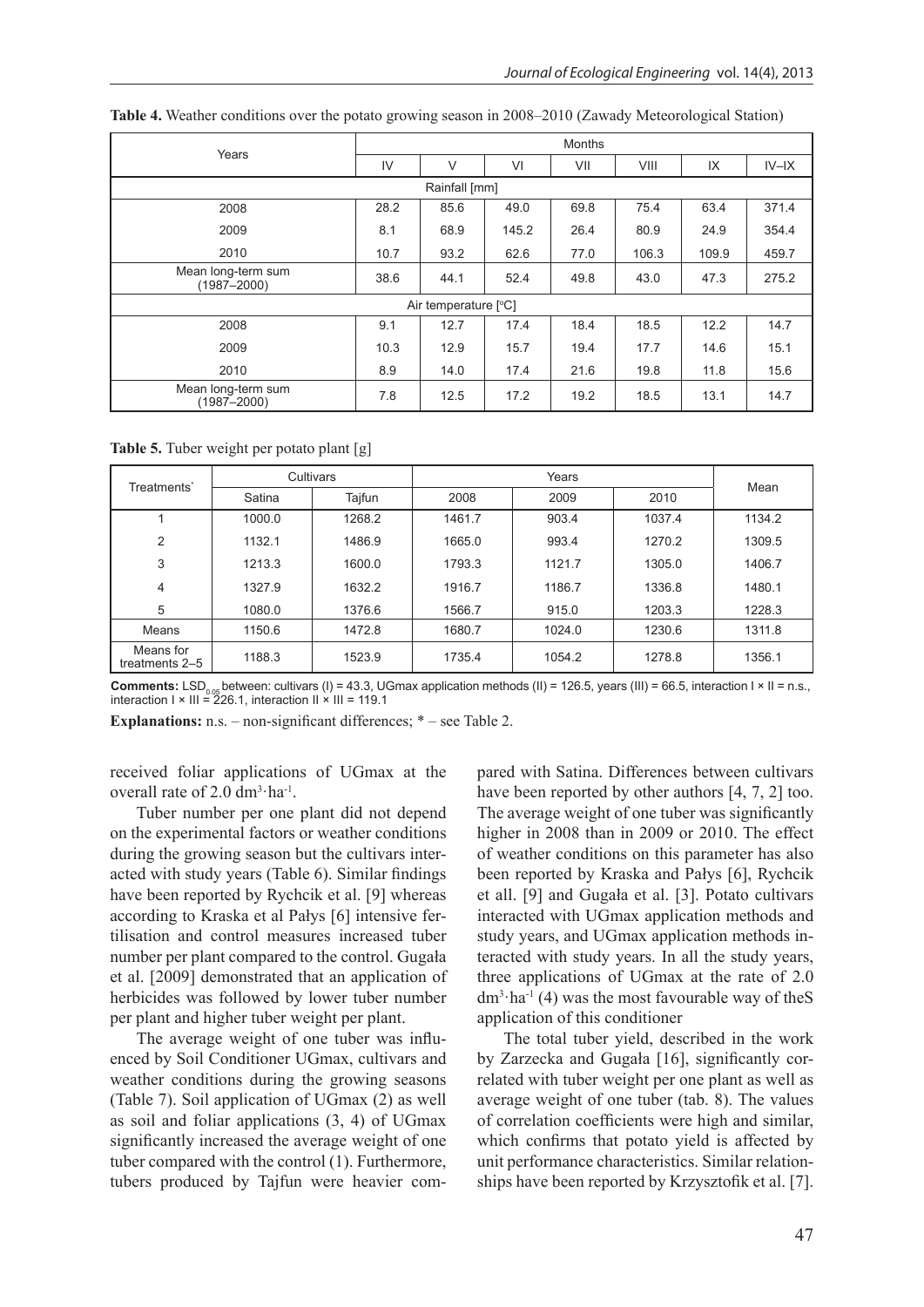|                             | Cultivars |        |       |       |       |       |
|-----------------------------|-----------|--------|-------|-------|-------|-------|
| Treatments <sup>*</sup>     | Satina    | Tajfun | 2008  | 2009  | 2010  | Mean  |
| 1.                          | 13.44     | 13.24  | 13.97 | 14.07 | 12.00 | 13.45 |
| 2.                          | 11.64     | 11.44  | 12.10 | 11.77 | 10.77 | 11.55 |
| 3.                          | 11.27     | 11.71  | 12.37 | 11.70 | 10.40 | 11.49 |
| 4.                          | 11.07     | 10.35  | 10.67 | 11.60 | 9.85  | 10.71 |
| 5.                          | 12.33     | 12.18  | 12.44 | 12.27 | 12.07 | 12.26 |
| Means                       | 11.95     | 11.78  | 12.31 | 12.28 | 11.02 | 11.87 |
| Means for<br>treatments 2-5 | 11.58     | 11.42  | 11.90 | 11.84 | 10.77 | 11.50 |

**Table 6.** Tuber number per potato plant

**Comments:** LSD<sub>0.05</sub> between: cultivars (I) = n.s., UGmax application methods (II) = n.s., years (III) = n.s., interaction I × II = n.s.,<br>interaction I × III = 3.80, interaction II × III = n.s.

**Explanations:** n.s. – non-significant differences; \* – see Table 2.

| Treatments'                 |        | Cultivars |        | Mean   |        |        |
|-----------------------------|--------|-----------|--------|--------|--------|--------|
|                             | Satina | Tajfun    | 2008   | 2009   | 2010   |        |
|                             | 77.68  | 98.96     | 110.51 | 67.67  | 86.79  | 88.32  |
| 2.                          | 98.97  | 129.85    | 139.61 | 85.00  | 118.62 | 114.41 |
| 3.                          | 109.42 | 136.28    | 144.81 | 97.59  | 126.17 | 122.86 |
| 4.                          | 121.49 | 162.06    | 185.00 | 103.95 | 136.39 | 141.78 |
| 5.                          | 89.01  | 114.27    | 129.58 | 75.95  | 99.40  | 101.64 |
| Means                       | 99.32  | 128.29    | 141.9  | 86.03  | 113.47 | 113.80 |
| Means for<br>treatments 2-5 | 104.72 | 135.62    | 149.80 | 90.62  | 120.10 | 120.17 |

**Table 7.** Average weight of one potato tuber [g]

**Comments:** LSD<sub>0.05</sub> between: cultivars (I) = 9.93, UGmax application methods (II) = 16.64, years (III) = 15.20, interaction I × II = 16.62,<br>interaction I × III = 358.05, interaction II × III = 28.83.

**Explanations:** \* – see Table 2.

|             |  | Table 8. Statistically significant dependencies between total tuber yield and individual parameters of potato |  |  |  |  |
|-------------|--|---------------------------------------------------------------------------------------------------------------|--|--|--|--|
| performance |  |                                                                                                               |  |  |  |  |

|                                  | Correlation coefficients        |                 |
|----------------------------------|---------------------------------|-----------------|
| Total potato yield<br>$[ttha-1]$ | Tuber weight per plant [g]      | $0.847^{\circ}$ |
|                                  | Average weight of one tuber [g] | $0.816*$        |

**Explanations:**  $*$  – significant at  $p = 0.05$ .

## **CONCLUSION**

- 1. Potato tuber weight per one plant and average weight of one tuber were significantly influenced by application methods of the Soil Conditioner UGmax, cultivars and weather conditions during the growing season.
- 2. Three applications of Soil Conditioner UGmax, prior to tuber planting and two foliar sprayings, seemed to be the best method of application.
- 3. Higher tuber weight per one plant and average weight of one tuber were produced by Tajfun than Satina.

## **REFERENCES**

- 1. Gajewski P., Kaczmarek Z., Mrugalska L. 2010. Wpływ wzrastających dawek preparatu EM-A na właściwości gleb uprawnych. Cz. I. Właściwości fizyczne i wodne. Journal of Research and Application in Agriculture Engineering, 55(3), 75-87.
- 2. Gugała M., Zarzecka K. 2010. Kształtowanie się wydajności roślin ziemniaka pod wpływem zabiegów pielęgnacyjnych. Zesz. Probl. Post. Nauk Rol., 557, 85-93.
- 3. Gugała M., Zarzecka K., Baranowska A. 2009. Oddziaływanie sposobów uprawy roli i pielęgnacji na jednostkową wydajność roślin ziemniaka. Biul. IHAR, 251, 207-214.